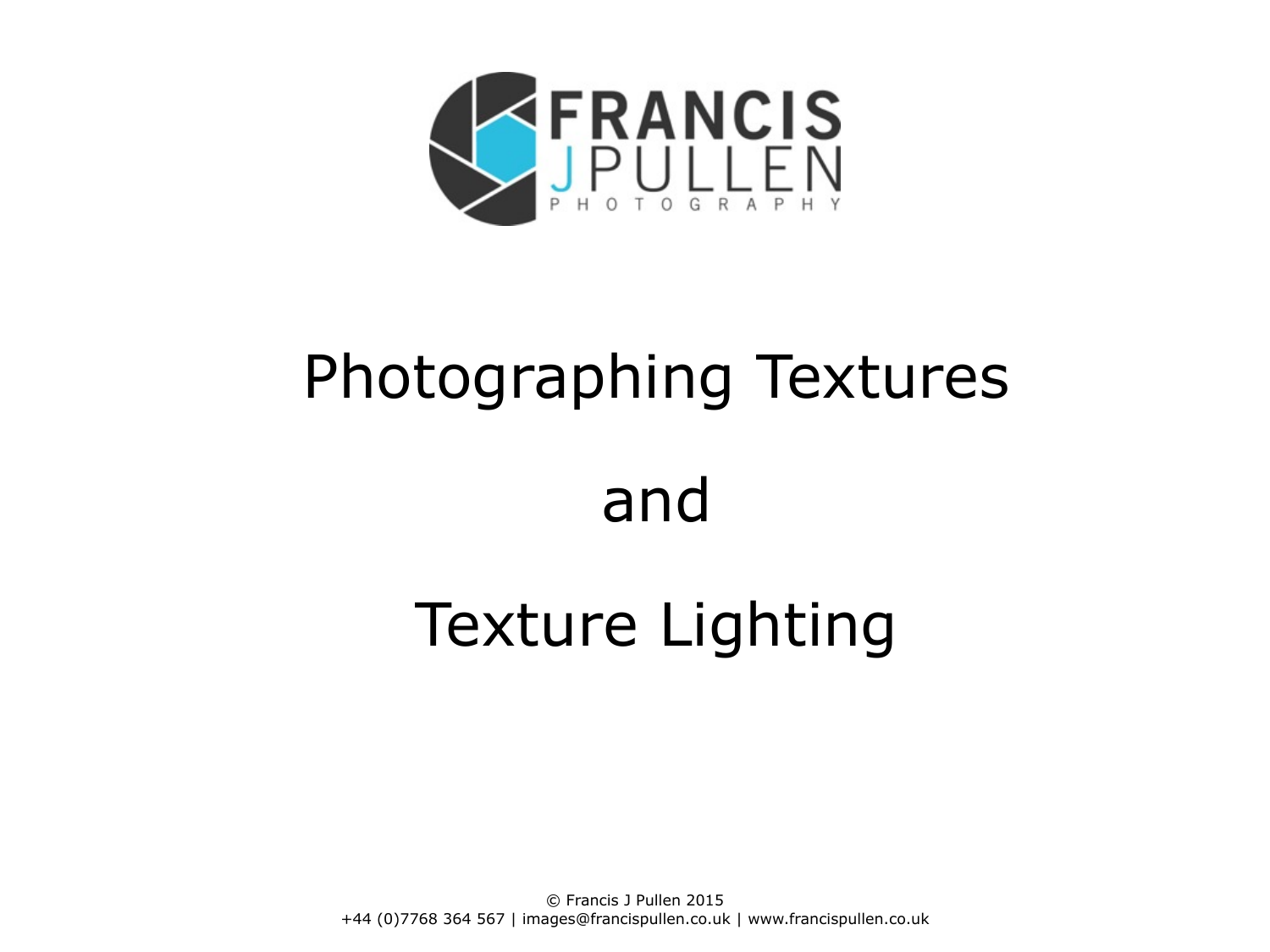Texture is the feel, appearance or consistency of an object or scene.

A good texture photograph will reveal how soft or rough it is to touch, whether it's glossy or matt, a sense of its dimensionality, the subject's weight and bulk, appearing new or worn out, young or aged.

The trick to capturing texture effectively is to accentuate any surface undulations, or lack of them.

There are four major factors that reveal texture:

- 1. Details
- 2. Patterns
- 3. Colour
- 4. Depth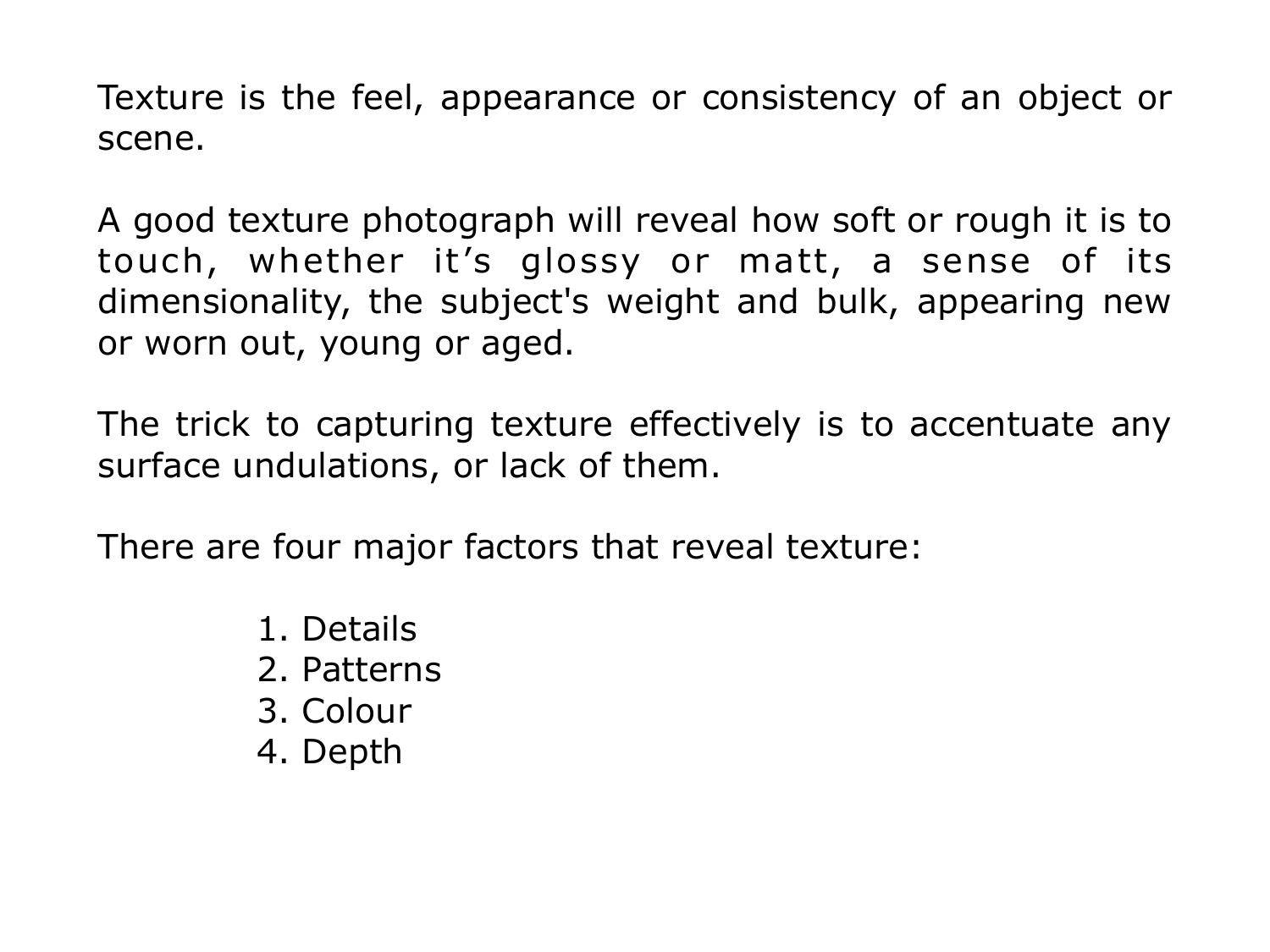#### **Finding interesting Textures**

Texture can be found on all objects if you look closely enough:

- wrinkled face of an older person
- metal
- wood
- plastics
- rust
- paint
- fabric
- brick walls
- surfaces of fruits and vegetables
- grass
- rocks
- sand
- concrete

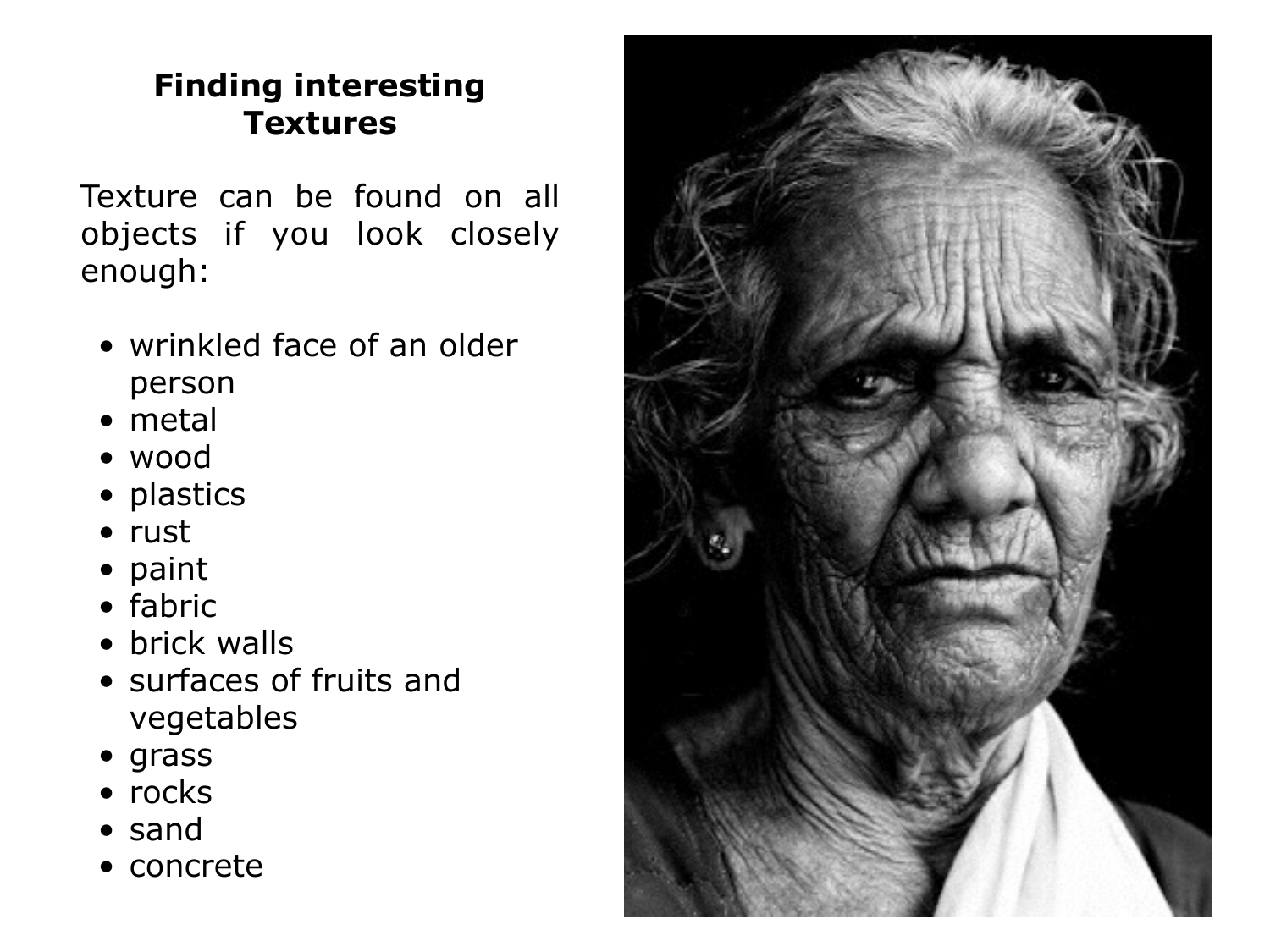#### **Capture Depth and Details**

- 1. Make sure you have sufficient depth of field by using a small aperture (f8, f16, f22, f32), so that most of the frame has acceptable focus.
- 2. For close-up and macro shots, use a tripod and shutter release cable to avoid camera shake and blur.

3. Use a low ISO if possible - 100, 200

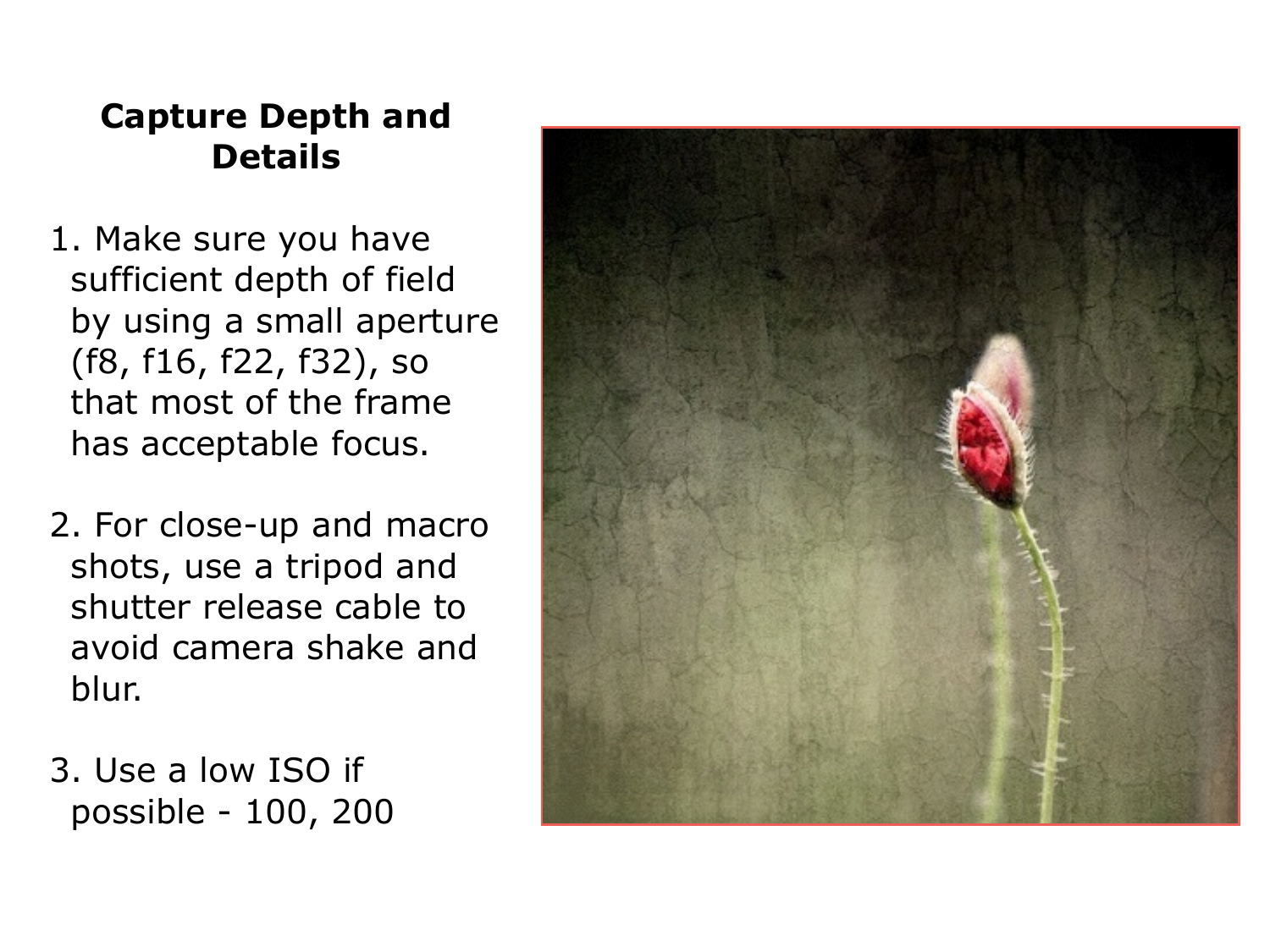#### **Angle of View**

Align your subject and camera so that the subject is parallel and at right angles to the camera sensor, and make sure that most of the texture falls on the plane of focus.

This serves two purposes:

- 1. It ensures maximum use of depth of field
- 2. It renders undistorted texture

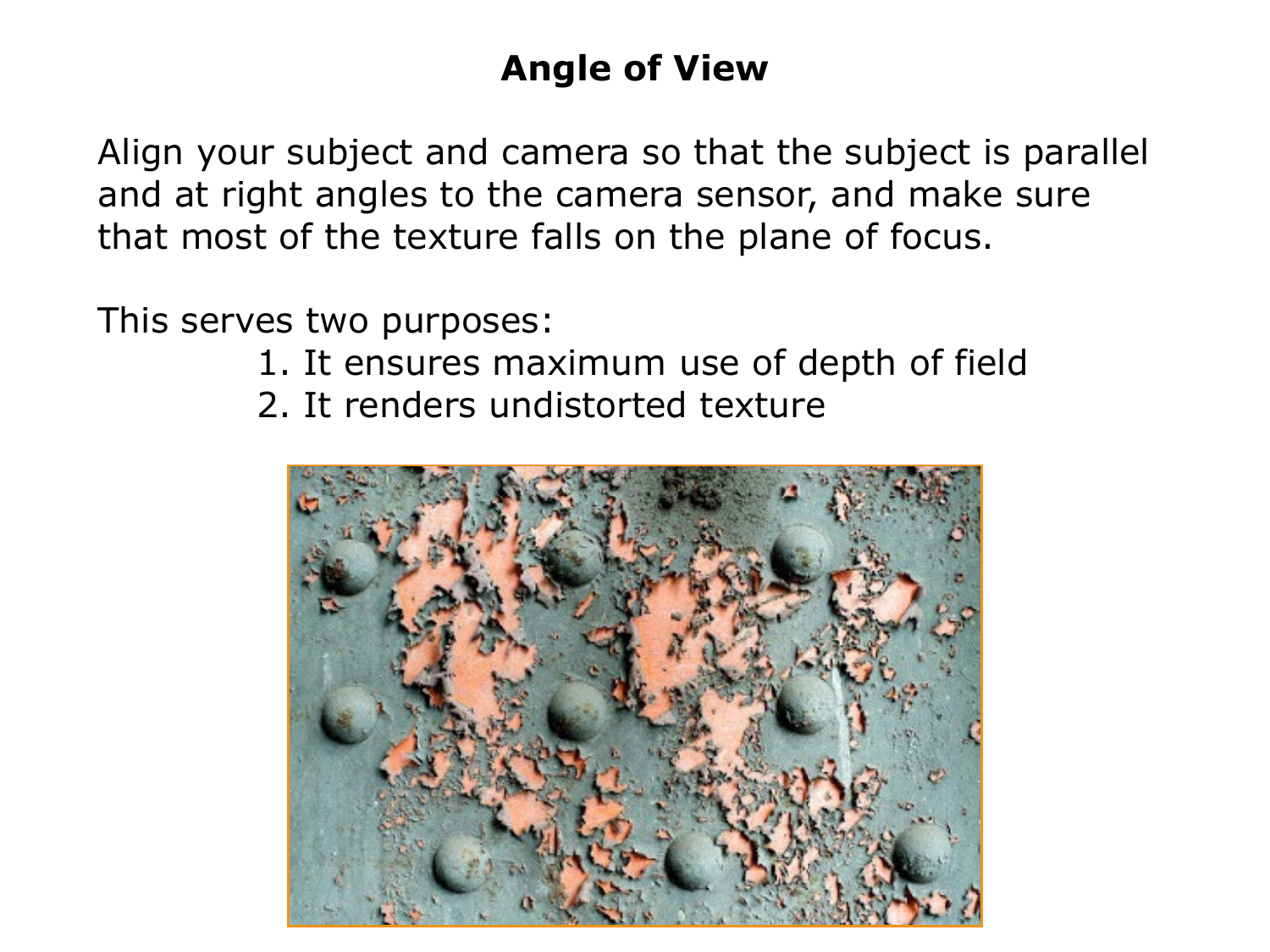#### **Avoid low light when shooting Textures**

Textures are better revealed in bright light; it also makes colours more vibrant and renders crisp images.

#### **Turn off your on-camera Flash**

Light from an on-camera flash is very harsh and it also comes at the same angle as that of the lens. This will render the image flat and devoid of colours.

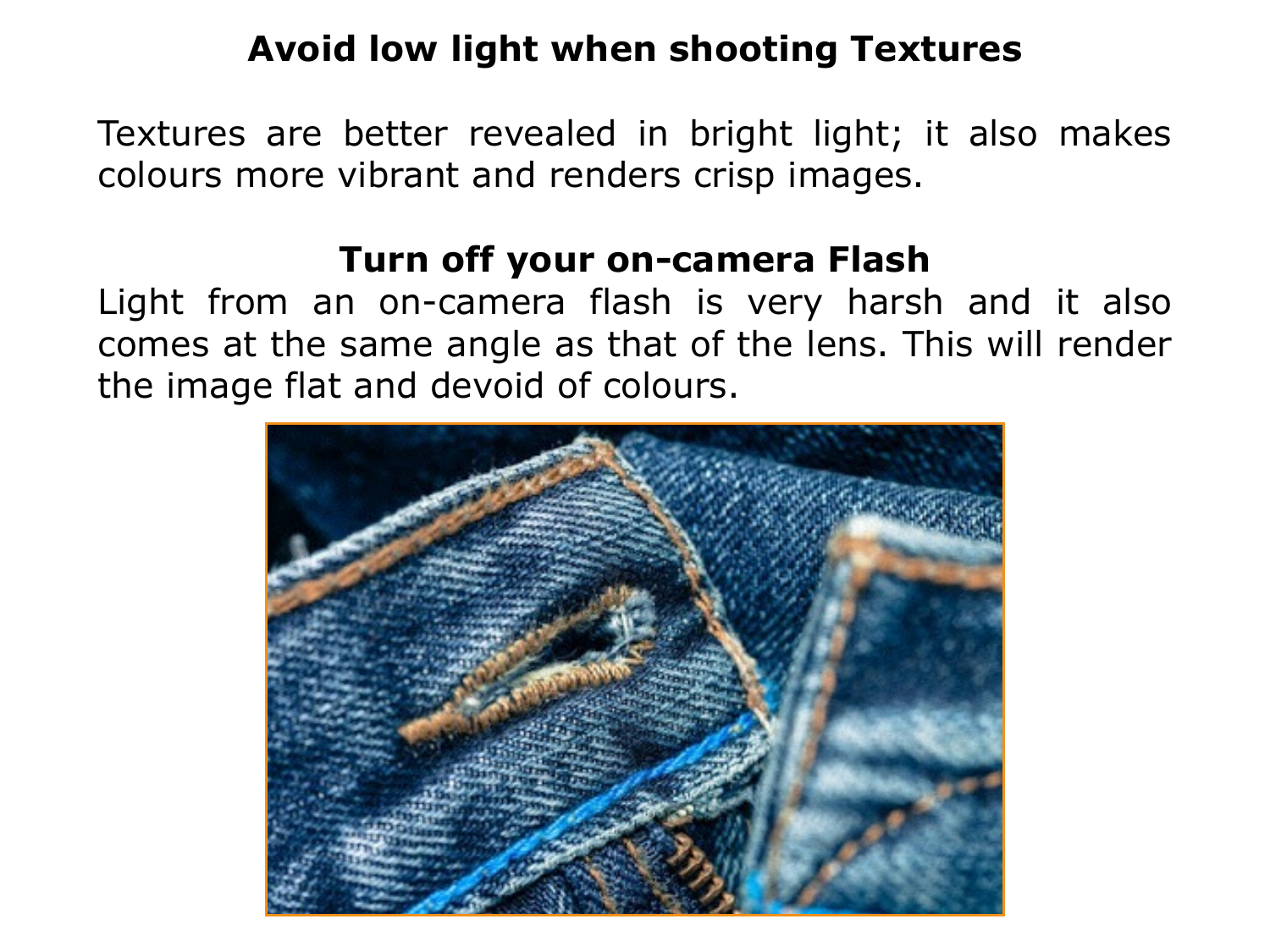#### **Perfect lighting to shoot Textures**

The flattering, soft light used for photographing people is not appropriate for photographing texture.

To maximise the visibility of texture, light needs to cast shadows into the furrows and dips in the surface, and highlights on the ridges so the light source should be direct, not diffused.

When the surface is reasonably flat, the light rays just need to rake across the surface at an acute angle.

In most cases side lighting the subject is the best method to capture texture.

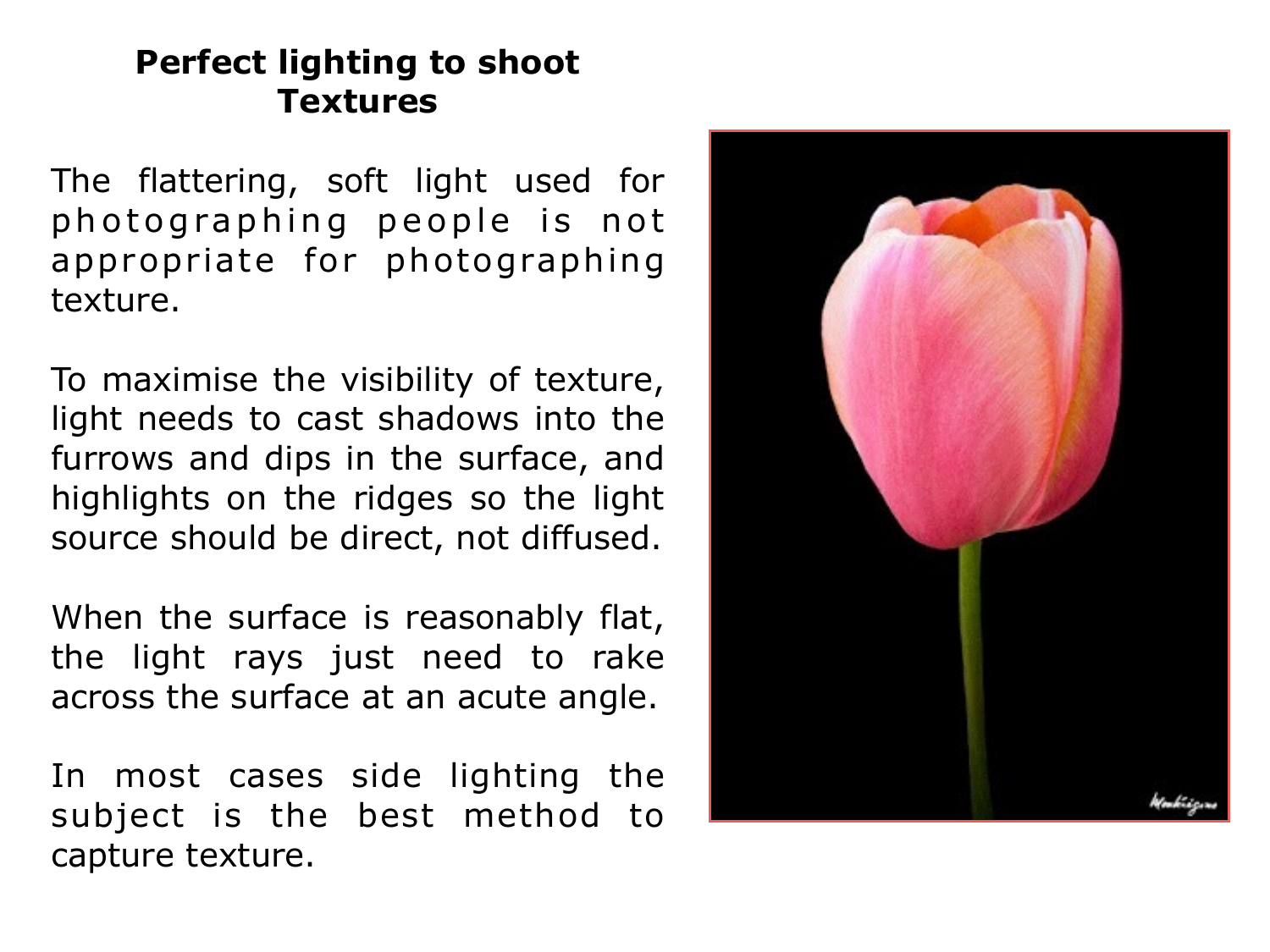#### **Work with Contrast**

Contrast of tone and colour both highlights and reveals the details even more.

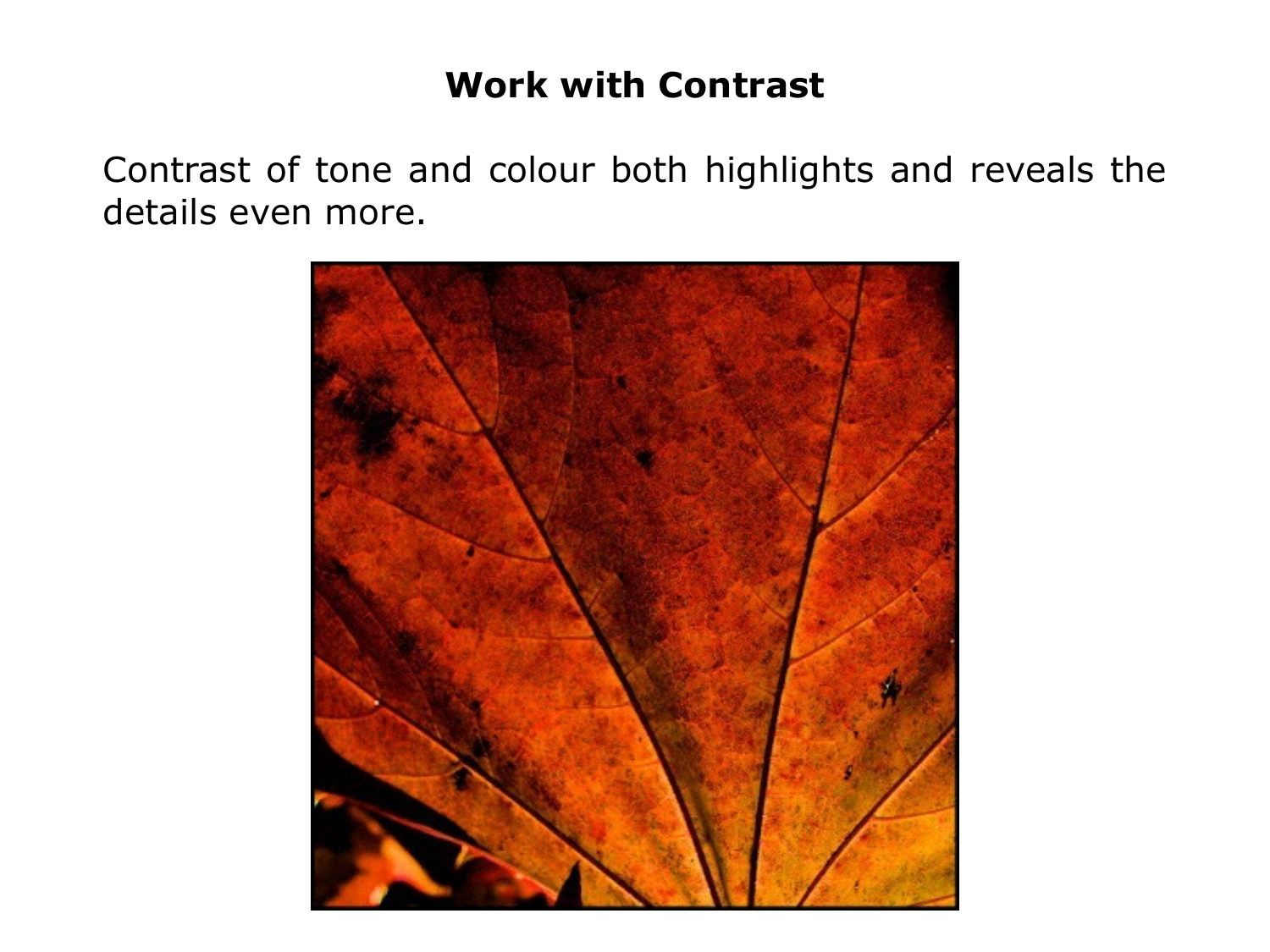#### **Composition Tips**

Textures can be composed in many ways:

- 1. The most commonly used method is to move in close to magnify the surface irregularities of the object.
- 2. Capturing texture on a large scale when it is part of a broader scene, as with the rippling surface of sand at a beach.

Like patterns, many texture photos work well when they appear to extend beyond the frame of the picture.

A l w a y s r e m e m b e r to k e e p th e composition simple by excluding anything that may break the pattern or spoil the rhythm.

![](_page_8_Picture_6.jpeg)

![](_page_8_Picture_7.jpeg)